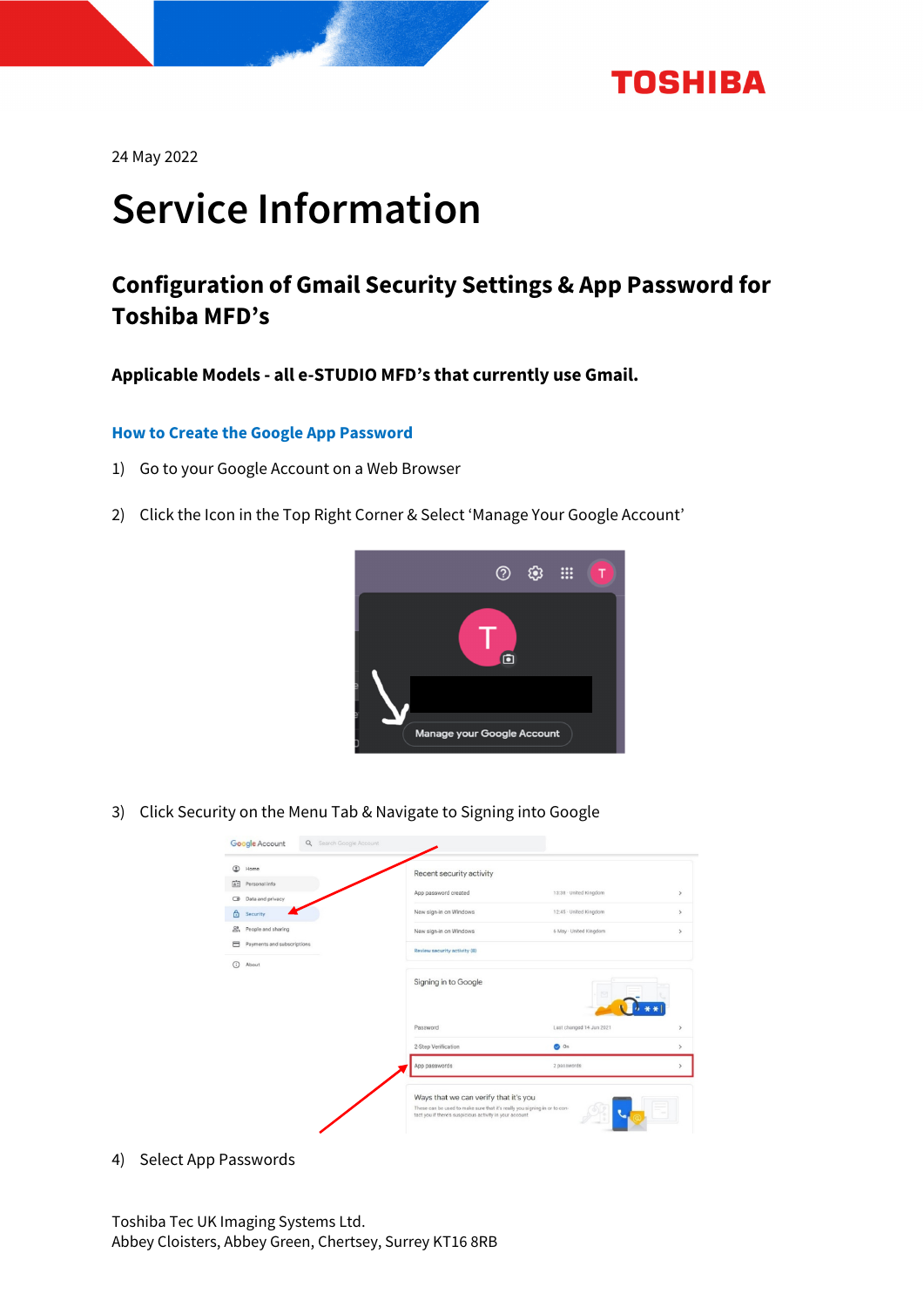

- 5) Enter Your Account Password If Prompted & Select 'Next'.
- 6) Press the Dropdown for 'Select App' and Choose **Other (Custom Name)**

| Your app passwords |                                                                                             |           |                 |
|--------------------|---------------------------------------------------------------------------------------------|-----------|-----------------|
| Name               | Created                                                                                     | Last used |                 |
|                    | 6 May                                                                                       | 10:29     |                 |
|                    |                                                                                             |           |                 |
|                    | Select the app and device for which you want to generate the app password.<br>Select device |           |                 |
| Select app<br>Mail |                                                                                             |           |                 |
| Calendar           |                                                                                             |           | <b>GENERATE</b> |
| Contacts           |                                                                                             |           |                 |

 $\leftarrow$  App passwords

- 7) Enter a Identification Name for the Password. Something that is memorable as the Toshiba Device App Password is strongly recommended. This will assist with support queries in the future . **Press Generate.**
- 8) A Random Password will be generated. It's important to note this password down. Press Done.

#### **How to Apply the Updated Google Password onto the Device**

- 1) Find the IP Address of your device. This can be found by either:
	- ‐ Asking the Customer for the IP Address
	- ‐ Obtaining the NIC Config Data from ECC
	- ‐ Navigating to User Functions > Admin (Default Password: 123456) Network > IPV4 > IP Address

Note, if the admin password is **not** 123456, this will require the customer IT department to assist with providing this.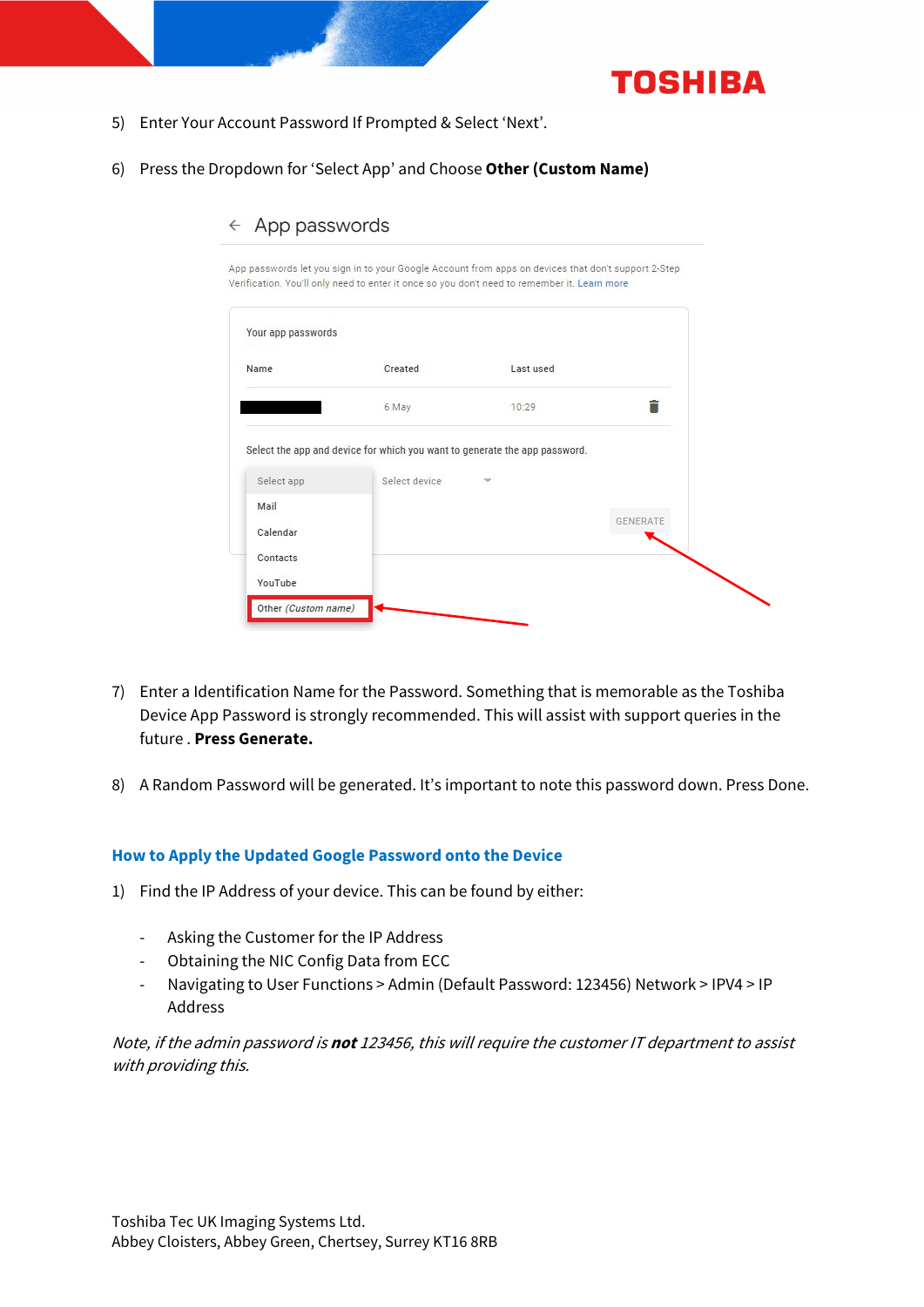## **TOSHIBA**

2) Open up an Internet Browser and type in your IP Address at the Top of the Web Browser. This will take you to the Embedded Web Browser for your device. (See below) Select Login in the Top Right Corner

|                            | $\leftarrow$ $\rightarrow$ $\mathbf{C}$ $\left\langle \right\rangle$ <b>A</b> Not secure   10.180.144.50/?MAIN=TOPACCESS |     |      |                                            |                |                                         |                   |                        |         |  |
|----------------------------|--------------------------------------------------------------------------------------------------------------------------|-----|------|--------------------------------------------|----------------|-----------------------------------------|-------------------|------------------------|---------|--|
| <b>TOPACCESS</b>           |                                                                                                                          |     |      |                                            |                |                                         |                   |                        |         |  |
|                            |                                                                                                                          |     |      |                                            |                |                                         |                   |                        |         |  |
|                            |                                                                                                                          |     |      |                                            |                |                                         |                   |                        |         |  |
| <b>Device</b>              | <b>Job Status</b>                                                                                                        |     | Logs |                                            | Registration   | Counter                                 |                   |                        |         |  |
|                            |                                                                                                                          |     |      |                                            |                |                                         |                   |                        |         |  |
| <b>Device</b>              |                                                                                                                          |     |      |                                            |                |                                         |                   |                        | REFRESH |  |
|                            |                                                                                                                          |     |      |                                            |                |                                         |                   |                        |         |  |
|                            |                                                                                                                          |     |      | <b>Device Information</b><br><b>Status</b> |                |                                         | Ready             |                        |         |  |
|                            |                                                                                                                          |     |      | Name                                       |                |                                         | MFP11601522       |                        |         |  |
|                            |                                                                                                                          |     |      | Location                                   |                |                                         |                   |                        |         |  |
|                            |                                                                                                                          |     |      | <b>Copier Model</b>                        |                |                                         |                   | TOSHIBA e-STUDIO4505AC |         |  |
|                            |                                                                                                                          |     |      | <b>Serial Number</b>                       |                |                                         | CFLE02501         |                        |         |  |
|                            | $-$<br>$\equiv$                                                                                                          |     |      | <b>MAC Address</b>                         |                |                                         | 00:80:91:b1:06:72 |                        |         |  |
|                            | $-$<br>$\overline{\phantom{0}}$                                                                                          |     |      | <b>Main Memory Size</b>                    |                |                                         | 4096 MB           |                        |         |  |
|                            |                                                                                                                          |     |      | Page Memory Size                           |                |                                         | 846 MB            |                        |         |  |
|                            |                                                                                                                          |     |      |                                            |                | Save as File & e-Filing Space Available | 120827 MB         |                        |         |  |
|                            |                                                                                                                          |     |      | Fax Space Available                        |                |                                         | 958 MB            |                        |         |  |
|                            |                                                                                                                          |     |      | <b>Contact Information</b>                 |                |                                         |                   |                        |         |  |
| <b>Options</b><br>Finisher | Saddle Stitch Finisher                                                                                                   |     |      | <b>Phone Number</b>                        |                |                                         |                   |                        |         |  |
| <b>Hole Punch Unit</b>     | None                                                                                                                     |     |      | Message                                    |                |                                         |                   |                        |         |  |
| Fax                        | Installed                                                                                                                |     |      | Alerts                                     |                |                                         | ٠                 |                        |         |  |
|                            |                                                                                                                          |     |      |                                            |                |                                         |                   |                        |         |  |
| <b>Toner</b><br>Yellow(Y)  |                                                                                                                          | 88% |      | Paper<br><b>Drawer</b>                     | Size           | <b>Thickness</b>                        | Attribute         | Capacity               | Level   |  |
| Magenta(M)                 |                                                                                                                          | 55% |      | Drawer 1                                   | A4R            | Plain                                   | None              | 550                    | T       |  |
| Cyan(C)                    |                                                                                                                          | 75% |      | Drawer 2                                   | A <sub>3</sub> | Plain                                   | None              | 550                    | T       |  |
| Black(K)                   |                                                                                                                          | 5%  |      | Drawer 3                                   | A4             | Plain                                   | None              | 550                    |         |  |
|                            |                                                                                                                          |     |      | Drawer 4                                   | A4R            | Plain                                   | None              | 550                    | T       |  |

3) The Default Login Credentials are:

Username: Admin Password: 123456

4) Navigate to the Administration Tab, Select Network & Select SMTP Client

| <b>TODACCESS</b>                                                                                                                |                   |                                                                                                                                                            |                                                      |                                                   |                        |                      |         |  |
|---------------------------------------------------------------------------------------------------------------------------------|-------------------|------------------------------------------------------------------------------------------------------------------------------------------------------------|------------------------------------------------------|---------------------------------------------------|------------------------|----------------------|---------|--|
| Device                                                                                                                          | <b>Job Status</b> | Logs                                                                                                                                                       | Registration                                         | Counter                                           | <b>User Management</b> | <b>Administratio</b> |         |  |
| <b>Setup</b>                                                                                                                    | Security          | Maintenance                                                                                                                                                | Registration                                         |                                                   | AirPrint               | Application          | License |  |
| Setui<br>General<br><b>Network</b>                                                                                              |                   | Copier   Fax   Save as file   Email   InternetFax   Printer/e-Filing   Printer   Print Service   ICC Profile   Print Data Converter   EWB   ODCA   Version |                                                      |                                                   |                        |                      |         |  |
| <b>Basic Setting</b><br><b>Filtering</b><br><b>IP Security</b><br><b>SMB</b><br><b>HTTP</b><br><b>WSD</b><br><b>SMTP Server</b> |                   | <b>SMTP Client</b><br>Cancel<br>Save<br>Connection Test Execute<br><b>Enable SMTP Client</b><br><b>Enable SSL/TLS</b>                                      | Enable $\vee$                                        | Accept all certificates without CA                | $\check{ }$            |                      |         |  |
| <b>FTP Server</b><br>フハア しま<br><b>SMTP Client</b><br><b>DP3 Clig</b><br><b>FTP Client</b>                                       |                   | <b>SSL/TLS</b><br><b>SMTP Server Address</b><br>POP Before SMTP<br>Authentication<br>Login Name<br>Password                                                | <b>STARTTLS</b><br>Disable $\sim$<br><b>AUTO</b><br> | $\checkmark$<br>smtp.office365.com<br>$\check{ }$ |                        |                      |         |  |
| <b>Bonjour</b><br><b>SNMP</b><br><b>SLP</b><br>LLTD.<br><b>Syslog Setting</b>                                                   |                   | Maximum Email / InternetFax Size(2-100) 20<br>Port Number<br>SMTP Client Connection Timeout(1-180)                                                         | 587<br>30                                            | MB<br>Seconds                                     |                        |                      |         |  |

5) Inside this menu, you will find the **Password** field. In this field, you must change the Password to the new **App Password** which Google has generated for you.